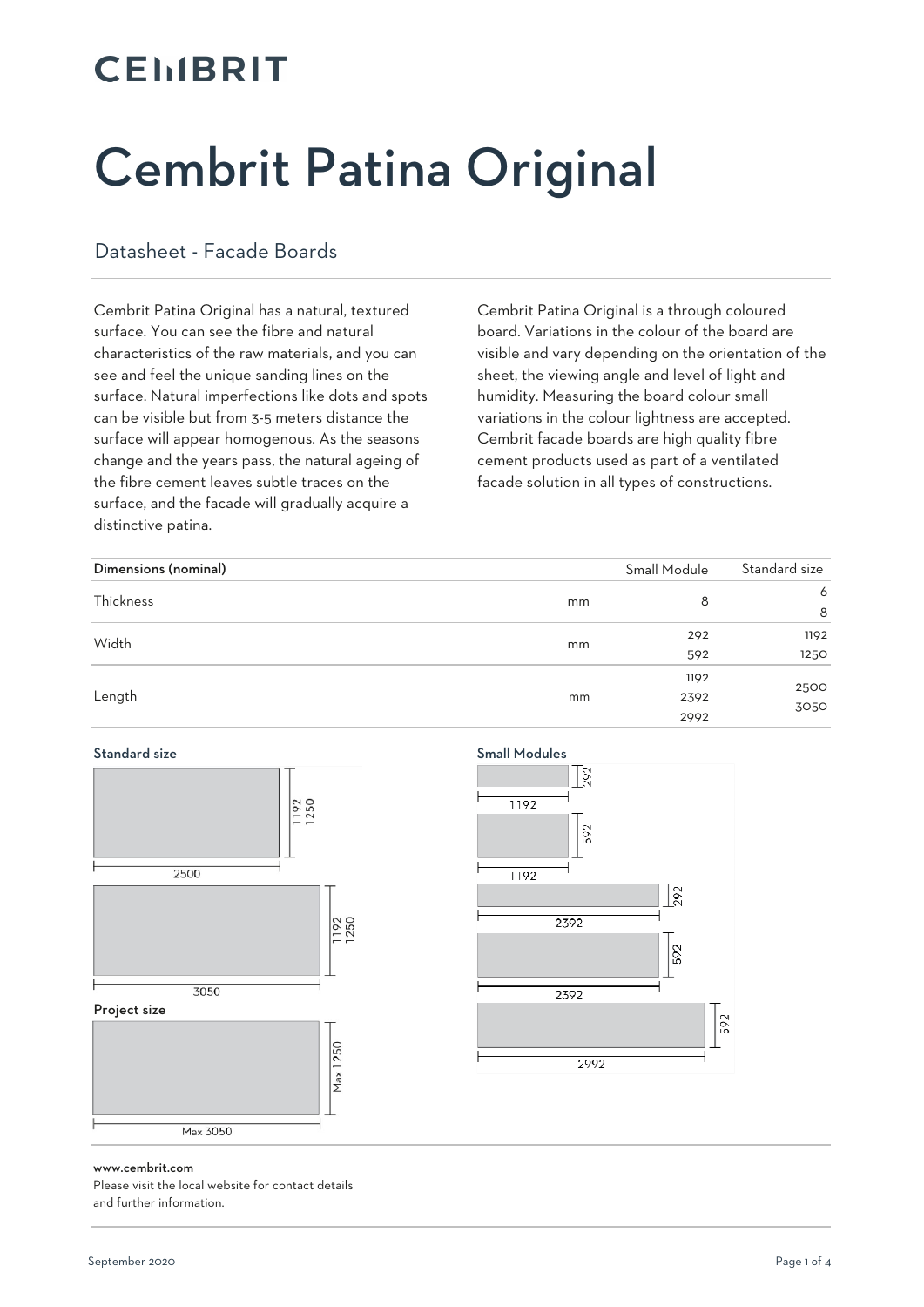## **CEIIBRIT**

### Cembrit Patina Original

| Dimension tolerance (EN 12467, Level 1)                                                                          |                   | Patina 6 mm       | Patina 8 mm |
|------------------------------------------------------------------------------------------------------------------|-------------------|-------------------|-------------|
| Thickness (up to 20mm)                                                                                           | mm                | $±$ 0.6           | ±0.8        |
| Width (1000mm <a< 1600mm)<="" td=""><td>mm</td><td><math>±</math> O,3% a</td><td><math>±</math> O,3% a</td></a<> | mm                | $±$ O,3% a        | $±$ O,3% a  |
| Length (1600mm < Length)                                                                                         | mm                | ± 5.0             | ± 5.0       |
|                                                                                                                  |                   |                   |             |
| Physical properties                                                                                              |                   |                   |             |
| Density, dry minimum (EN12467)                                                                                   | kg/m <sup>3</sup> | $\geq$ 1400       | $\geq$ 1475 |
| Density, dry avarage (EN12467)                                                                                   | kg/m <sup>3</sup> | 1450              | 1550        |
| Weight (incl. 10% moisture)*                                                                                     | kg/m <sup>2</sup> | 9.3               | 12.4        |
| Moisture content (on dispatch ex works)                                                                          | %                 | $5-10$            | $5-10$      |
| * nominal value may vary depending on the conditions                                                             |                   |                   |             |
| Mechanical properties (EN 12467)                                                                                 |                   |                   |             |
| <b>Elexural modulus</b>                                                                                          |                   |                   |             |
| E-module along grain, ambient                                                                                    | GPa               | $12 \overline{ }$ | 12          |
| E-module across grain, ambient                                                                                   | GPa               | 13                | 14          |
| E-module along grain, wet                                                                                        | GPa               | 9                 | 9           |
| E-module across grain, wet                                                                                       | GPa               | 11                | 11          |
| Bending strength (EN 12467)                                                                                      |                   |                   |             |
| Along grain, ambient                                                                                             | MPa               | 22                | 22          |
| Across grain, ambient                                                                                            | MPa               | 35                | 35          |
| Along grain, wet                                                                                                 | MPa               | 17                | 18          |
| Across grain, wet                                                                                                | <b>MPa</b>        | 26                | 27          |
| Modified Charpy Pendulum Impact test EN ISO 148-1                                                                |                   |                   |             |
| Along grain, dry                                                                                                 | kJ/m <sup>2</sup> | 2.2               | 2.7         |
| Across grain, dry                                                                                                | kJ/m <sup>2</sup> | 2.7               | 3.6         |
| Thermal properties                                                                                               |                   |                   |             |
| Thermal conductivity (ISO 8301, EN 12667), $\lambda_{10}$                                                        | W/mK              | 0.32              | 0.37        |
| Coefficient of thermal expansion                                                                                 | $mm/m$ °C         | 0.01              | O.O1        |
| Temperature (air) in use                                                                                         | °C max            | $-40 - +80$       | $-40 - 80$  |
| Frost resistance (average along/across)                                                                          | RL                | $\geq$ 0.75       | $\geq$ 0.75 |
|                                                                                                                  |                   |                   |             |
| Hygrothermal properties                                                                                          |                   |                   |             |
| Water absorption (24 hrs 105°C, 24 hrs in water)                                                                 | %                 | 28                | 28          |
| Moisture movement (30/90 % RH, EN 12467)                                                                         | mm/m              | O.8               | 0.8         |

#### www.cembrit.com

Please visit the local website for contact details and further information.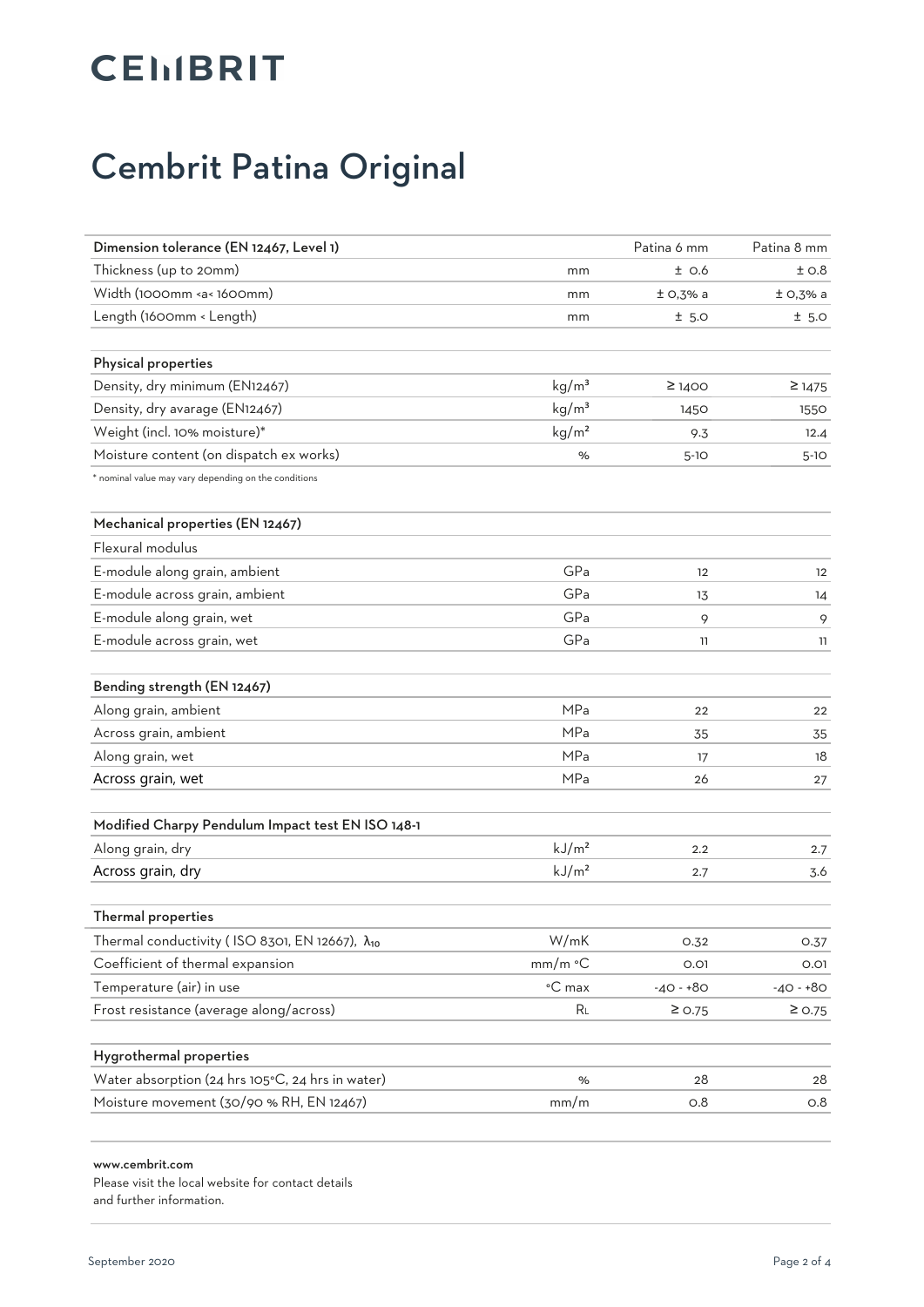## **CEIIBRIT**

### Cembrit Patina Original

| Water vapour transmission properties (EN 12572-C)                                        |            |                         |               |             |             |
|------------------------------------------------------------------------------------------|------------|-------------------------|---------------|-------------|-------------|
| Water vapour transmission resistance (Z-value)                                           |            | GPa m <sup>2</sup> s/kg | 2.4           | 2.5         |             |
| Water Vapour transmission resistance (Z-value)                                           |            | s/m                     | 17700         | 18500       |             |
| Water vapour diffusion equivalent air layer thickness, Sd                                |            |                         | m             | O.5         | O.5         |
| Water vapour resistivity                                                                 |            |                         | MN s/gm       | 366         | 327         |
| Water vapour resistance factor, $\mu$                                                    |            |                         |               | 58          | 58          |
| Water vapour resistance                                                                  |            |                         | MN s/g        | 2.4         | 2.5         |
| Water vapour transmission                                                                |            |                         | <b>USPerm</b> | 7.2         | 7.0         |
| Color variation measured on the production line                                          |            |                         |               |             |             |
| CIELAB colour model                                                                      |            |                         | ΔL            | $-2.5/+2.5$ | $-2.5/+2.5$ |
| <b>Fire Performance</b>                                                                  |            |                         |               |             |             |
| Reaction to fire (EN 13501-1)                                                            |            |                         | Rating        | <b>NA</b>   | $A2-S1,$ do |
| Behavior of materials at 750°C (ASTM E136)                                               |            |                         | Rating        | <b>NA</b>   | Passed      |
| External thermal insulation for walls (BS 8414-2-2015+A1-2017)*                          |            |                         | Rating        | <b>NA</b>   | Passed      |
| * Tested with special requirements. Contact Product Compliance for further informations. |            |                         |               |             |             |
| Other properties                                                                         |            |                         |               |             |             |
| Category, class (EN12467)                                                                |            |                         |               | NT A4 I     | NT A41      |
| Impact resistance test (ETAG 034, ISO 7892), 8 mm                                        |            |                         |               |             |             |
|                                                                                          | Max.       | Category IV             | Category III  | Category II | Category I  |
|                                                                                          | 1 Joule    | Passed                  |               |             |             |
| Hard body                                                                                | 3 Joules   |                         | Passed        | Passed      | Passed      |
|                                                                                          | 10 Joules  |                         |               | Passed      | Passed      |
|                                                                                          | 10 Joules  | Passed                  | Passed        |             |             |
| Soft body                                                                                | 60 Joules  |                         |               | Passed      | Passed      |
|                                                                                          | 300 Joules |                         |               | Not passed  |             |
|                                                                                          | 400 Joules |                         |               |             | Not passed  |
| Evaluation                                                                               |            | Passed                  | Passed        | Not passed  | Not passed  |

www.cembrit.com Please visit the local website for contact details and further information.